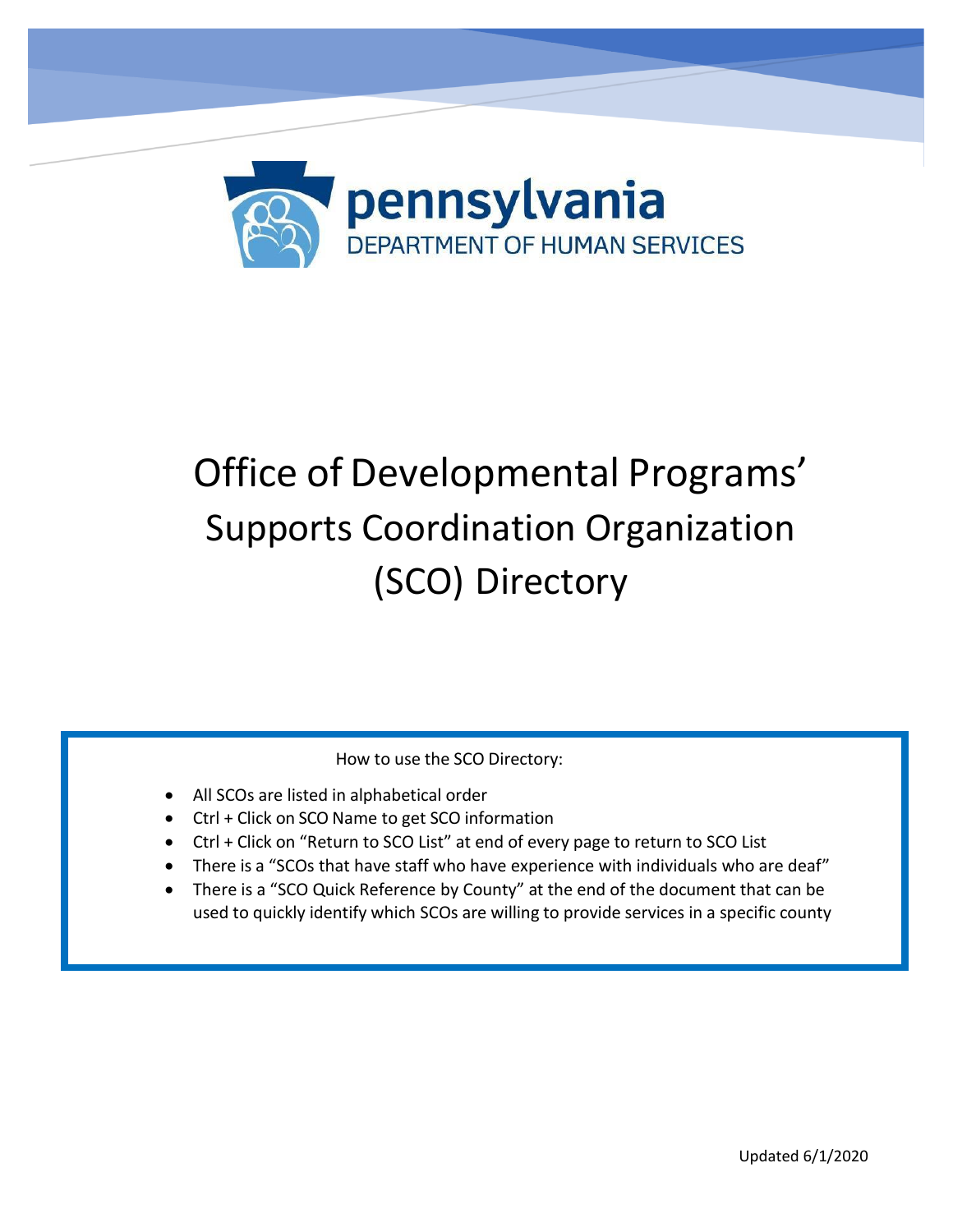# <span id="page-1-1"></span><span id="page-1-0"></span>Support Coordination Organizations

| Beaver County Behavioral Health 3                          |
|------------------------------------------------------------|
| Bedford-Somerset DBHS (Bedford Office) 3                   |
| Bedford-Somerset DBHS (Somerset Office)  3                 |
| Bradford-Sullivan Counties MH/ID Program  3                |
| Cambria County Support Coordination Organization 3         |
| Cameron/Elk Counties Behavioral and Developmental          |
| Carbon-Monroe-Pike Counties MH/MR Program  3               |
|                                                            |
|                                                            |
| Center for Community Resources, Inc., Blair  3             |
| Center for Community Resources, Inc., Butler 3             |
|                                                            |
| <b>Chester County Supports Coordination Organization 4</b> |
| CMSU Behavioral Health/Developmental Services  4           |
|                                                            |
|                                                            |
| Crawford County Human Services 4                           |
|                                                            |
|                                                            |
| Delaware (County of) MH/MR Program 4                       |
| Erie County Care Management, Inc 4                         |
| Family Counseling Center of Armstrong Co.  4               |
|                                                            |
| Fayette County Behavioral Health Administration 5          |
|                                                            |
|                                                            |
|                                                            |
|                                                            |
|                                                            |
|                                                            |
|                                                            |

| Luzerne-Wyoming Counties MHDS Program 5         |
|-------------------------------------------------|
| Lycoming-Clinton MH/ID Program5                 |
| Mercer Co Behavioral Health Commission 5        |
|                                                 |
|                                                 |
| Northumberland BH/IDS Program 5                 |
|                                                 |
|                                                 |
|                                                 |
|                                                 |
|                                                 |
|                                                 |
|                                                 |
|                                                 |
|                                                 |
| Service Access & Management, Allegheny 6        |
|                                                 |
|                                                 |
| Service Access & Management,                    |
| Service Access & Management, Franklin/Fulton 7  |
| Service Access & Management,                    |
| Service Access & Management,                    |
| Service Access & Management, Lebanon 7          |
| Service Access & Management, Lehigh/Northampton |
|                                                 |
| Service Access & Management, Montgomery7        |
| Service Access & Management, Schuylkill 7       |
| Service Access & Management, Tioga7             |
|                                                 |
|                                                 |
|                                                 |
| Venango County Mental Health and Developmental  |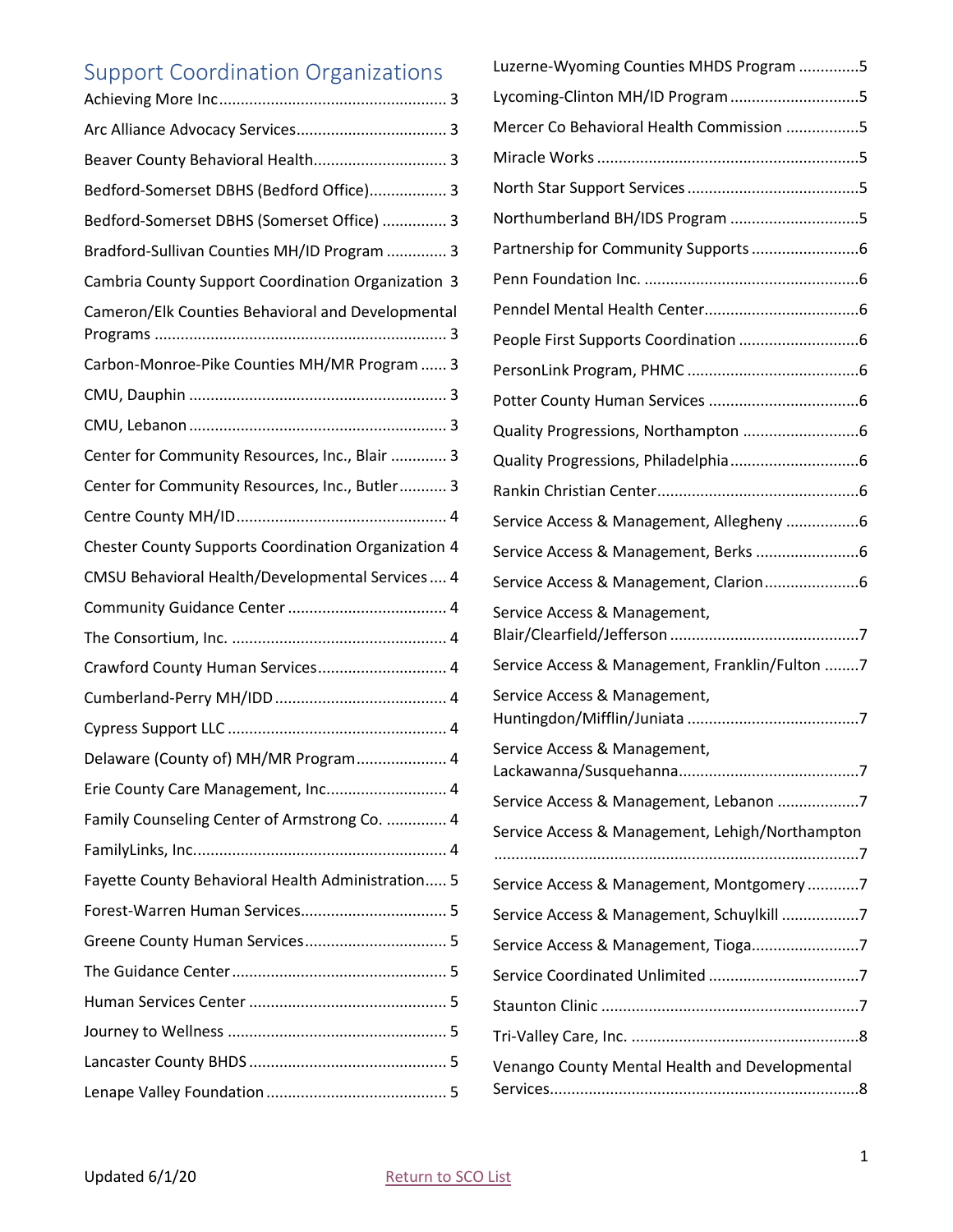| Washington Communities MH/MR Center  8                                                   |
|------------------------------------------------------------------------------------------|
| Washington County Behavioral Health and                                                  |
| Wayne County Office of Behavioral and<br>Developmental Programs and Early Intervention 8 |
| Westmoreland Case Management 8                                                           |
|                                                                                          |
| Your Choice Supports Coordination LLC 8                                                  |
| SCOs that have staff who have experience with                                            |
| SCO Quick Reference by County 11-14                                                      |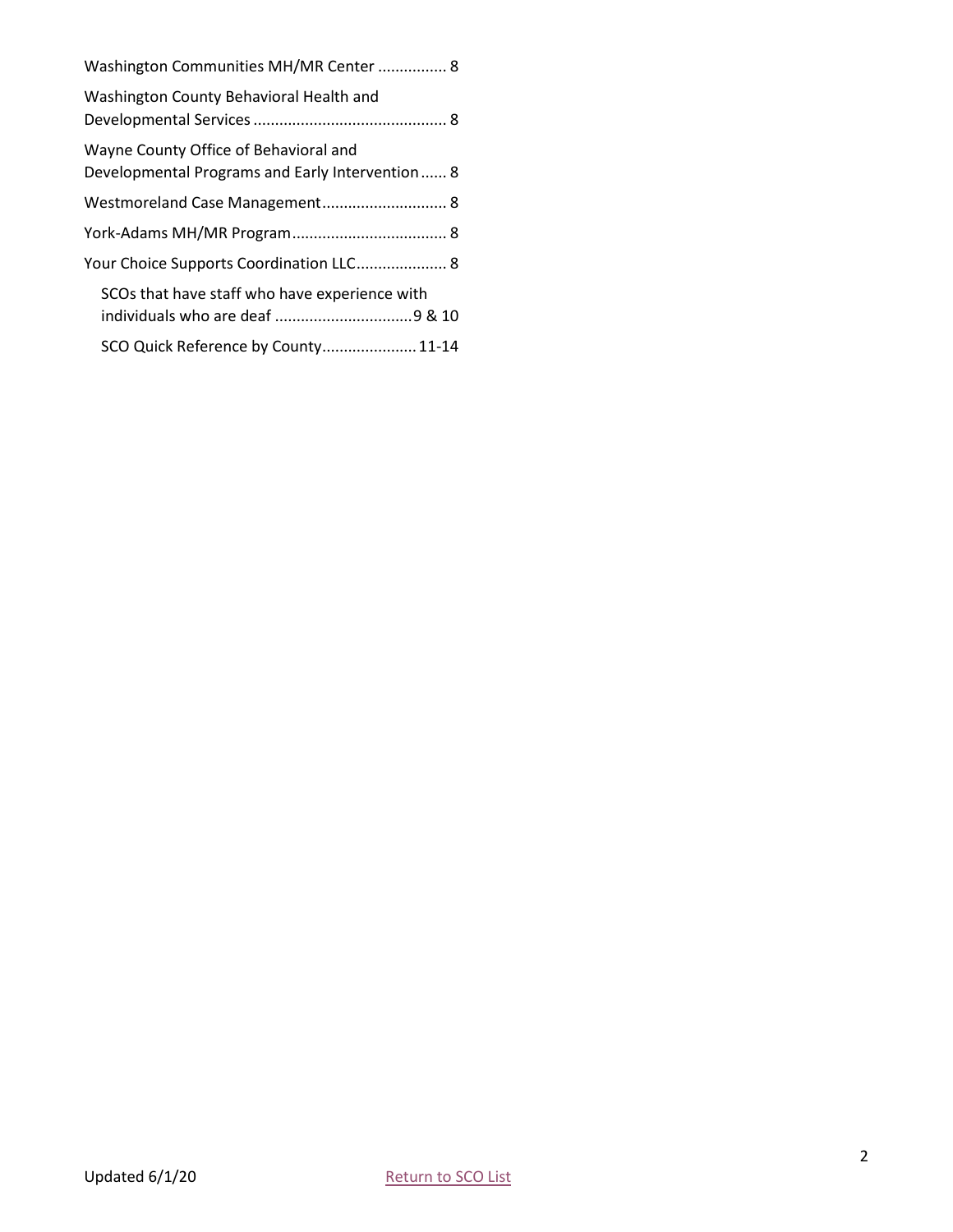#### <span id="page-3-0"></span>Achieving More Inc

3540 Schuylkill Road, Spring City, PA 19475 (610) 948-4800 Erin McDevitt [erin@achievingmore.life](mailto:erin@achievingmore.life) Website: [www.acheivingmore.life/](http://www.acheivingmore.life/) County(ies) Served: Berks, Bucks, Chester, Montgomery, Philadelphia

# <span id="page-3-1"></span>Arc Alliance Advocacy Services

3075 Ridge Pike, Eagleville, PA 19403 (610) 265-4700 Heather Revere [hrevere@thearcalliance.org](mailto:hrevere@thearcalliance.org) Website: [www.thearcalliance.org/](http://www.thearcalliance.org/) County(ies) Served: Berks, Bucks, Chester, Montgomery, Philadelphia

# <span id="page-3-2"></span>Beaver County Behavioral Health

1070 8th Avenue, Beaver Falls, PA 15010 (724) 891-2827 Kelly Nardone [knardone@bcbh.org](mailto:knardone@bcbh.org) Website: [www.bcbh.org/](http://www.bcbh.org/) County(ies) Served: Beaver

#### <span id="page-3-3"></span>Bedford-Somerset DBHS (Bedford Office)

1243 Shed Road, Bedford, PA 15522 (814) 623-5166 Nancy Saxman [Nancy.saxman@dbhs.co](mailto:Nancy.saxman@dbhs.co) Website: [dbhs.co/](http://dbhs.co/) County(ies) Served: Bedford, Somerset

#### <span id="page-3-4"></span>Bedford-Somerset DBHS (Somerset Office)

245 West Race Street, Somerset, PA 15501 (814) 443-4891 Sara Eisentrout Sara.Eisentrout@dbhs.com Website: [dbhs.co/](http://dbhs.co/) County(ies) Served: Bedford, Somerset

#### <span id="page-3-5"></span>Bradford-Sullivan Counties MH/ID Program

220 Main Street, Unit #1, Towanda, PA 18848 (570) 265-1760 William D. Blevins [blevins@bradfordco.org](mailto:blevins@bradfordco.org) Website: [http://bradfordcountypa.org/bradfordsullivan](http://bradfordcountypa.org/bradfordsullivan-supports-coordination-organization/)[supports-coordination-organization/](http://bradfordcountypa.org/bradfordsullivan-supports-coordination-organization/) County(ies) Served: Bradford, Sullivan

#### <span id="page-3-6"></span>Cambria County Support Coordination Organization

Central Park Complex, 110 Franklin Street, Suite 300, Johnstown, PA 15901 (814) 535-8531 Theresa Smith [tsmith@co.cambria.pa.us](mailto:tsmith@co.cambria.pa.us) Website: [www.co.cambria.pa.us/behavioral-health.aspx](http://www.co.cambria.pa.us/behavioral-health.aspx) County(ies) Served: Cambria

# <span id="page-3-7"></span>Cameron/Elk Counties Behavioral and

Developmental Programs

94 Hospital Drive, Ridgway, PA 15853 (814) 772-8016 Noreen Fitch [nfitch@cemhmr.com](mailto:nfitch@cemhmr.com) Website: [www.cemhmr.com/](http://www.cemhmr.com/) County(ies) Served: Cameron, Elk

#### <span id="page-3-8"></span>Carbon-Monroe-Pike Counties MH/MR Program

724 Phillips Street, Suite 202, Stroudsburg, PA 18360 (570) 420-1900 Denise Herbert [dherbert@cmpmhmr.com](mailto:dherbert@cmpmhmr.com) Website: [www.cmpmhmr.org/](http://www.cmpmhmr.org/) County(ies) Served: Carbon, Monroe, Northampton, Pike

#### <span id="page-3-9"></span>CMU, Dauphin

1100 South Cameron Street, Harrisburg, PA 17104 (717) 232-8761 Dan Sausman [dsausman@cmu.cc](mailto:dsausman@cmu.cc) Website: [www.cmu.cc/](http://www.cmu.cc/) County(ies) Served: Dauphin

#### <span id="page-3-10"></span>CMU, Lebanon

1349 Cumberland Street, Lebanon, PA 17042 (717) 644-9600 Dan Sausman [dsausman@cmu.cc](mailto:dsausman@cmu.cc) Website: [www.cmu.cc/](http://www.cmu.cc/) County(ies) Served: Lebanon

#### <span id="page-3-11"></span>Center for Community Resources, Inc., Blair

1331 12<sup>th</sup> Avenue, Suite 106, Altoona, PA 16601 (814) 656-3855 Ashlee Hershberger [ahershberger@ccrinfo.org](mailto:ahershberger@ccrinfo.org) Website: [www.ccrinfo.org](http://www.ccrinfo.org/)

County(ies) Served: Adams, Bedford, Blair, Cambria, Cameron, Centre, Clearfield, Cumberland, Elk, Franklin, Fulton, Huntingdon, Jefferson, Juniata, McKean, Mifflin, Perry, Somerset

#### <span id="page-3-12"></span>Center for Community Resources, Inc., Butler

212-214 South Main Street, Suite 625, Butler, PA 16001 (724) 431-0095 Ashlee Hershberger [ahershberger@ccrinfo.org](mailto:ahershberger@ccrinfo.org) Website: [www.ccrinfo.org](http://www.ccrinfo.org/)

County(ies) Served: Allegheny, Armstrong, Beaver, Blair Butler, Cambria, Clarion, Crawford, Erie, Forest, Indiana, Lawrence, Mercer, Venango, Warren, Washington, Westmoreland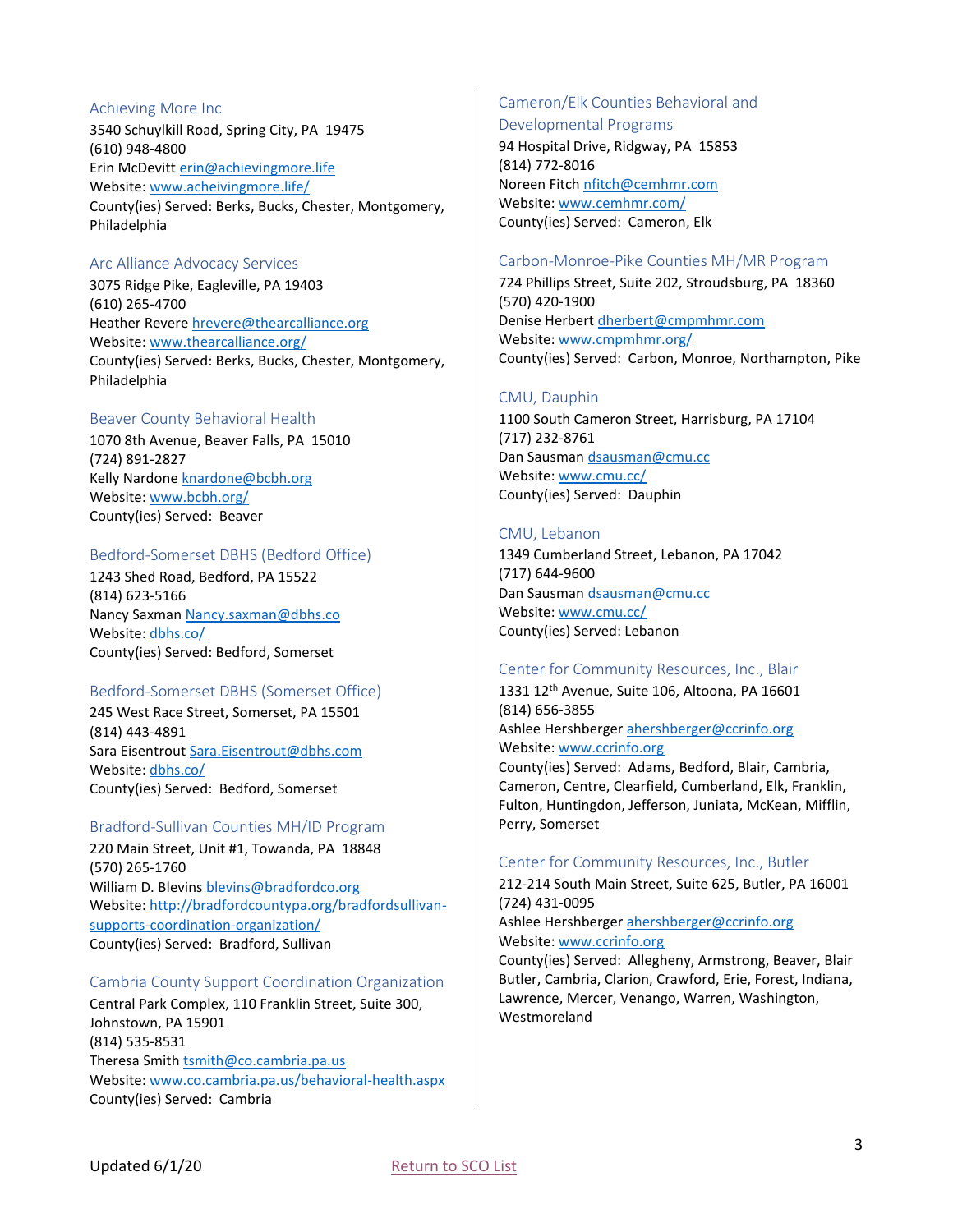# <span id="page-4-0"></span>Centre County MH/ID

3500 East College Avenue, Suite 1200, State College, PA 16801 (814) 355-6786 Larissa Schell [llschell@centrecountypa.gov](mailto:llschell@centrecountypa.gov) Website:<http://centrecountypa.gov/> County(ies) Served: Centre

# <span id="page-4-1"></span>Chester County Supports Coordination Organization

601 Westtown Road, Suite 120, West Chester, PA 19380 (610) 344-6327 Alison McVicka[r amcvickar@chesco.org](mailto:amcvickar@chesco.org) Website: [www.chesco.org/index.aspx?nid=615](http://www.chesco.org/index.aspx?nid=615) County(ies) Served: Chester

# <span id="page-4-2"></span>CMSU Behavioral Health/Developmental Services

1083 Bloom Road, Suite 101, Danville, PA 17821 (570) 275-6080 Heather Landis [hlandis@cmsu.org](mailto:hlandis@cmsu.org) Website: [www.cmsu.org](http://www.cmsu.org/) County(ies) Served: Columbia, Montour, Snyder, Union

# <span id="page-4-3"></span>Community Guidance Center

793 Old Route 119 Hwy North, Indiana, PA 15701 (724) 465-5576 Jessica Douglas [jdouglas@thecgc.com](mailto:jdouglas@thecgc.com) Website: [www.thecgc.com/developmental.html](http://www.thecgc.com/developmental.html) County(ies) Served: Armstrong, Indiana

#### <span id="page-4-4"></span>The Consortium, Inc.

26 South 40<sup>th</sup> Street, 3<sup>rd</sup> Floor, Philadelphia, PA 19104 (215) 472-1707 Princess Otigbu [pkpodi@consortium-inc.org](mailto:pkpodi@consortium-inc.org) Website: [www.consortium-inc.org/home.html](http://www.consortium-inc.org/home.html) County(ies) Served: Chester, Delaware, Montgomery, Philadelphia

#### <span id="page-4-5"></span>Crawford County Human Services

18282 Technology Drive, Suite 101, Meadville, PA 16335 (814) 373-2642 Lona Robinson [lrobinson@co.crawford.pa.us](mailto:lrobinson@co.crawford.pa.us) Website: [https://www.crawfordcountypa.net/cchs/Pages/home.as](https://www.crawfordcountypa.net/cchs/Pages/home.aspx) [px](https://www.crawfordcountypa.net/cchs/Pages/home.aspx) County(ies) Served: Crawford

# <span id="page-4-6"></span>Cumberland-Perry MH/IDD

1615 Rittner Highway, Carlisle, PA 17013 (717) 240-6325 Mark Evans [mevans@ccpa.net](mailto:mevans@ccpa.net) Website: [www.ccpa.net/118/Mental-Health-Intellectual-](http://www.ccpa.net/118/Mental-Health-Intellectual-Develop-Dis)[Develop-Dis](http://www.ccpa.net/118/Mental-Health-Intellectual-Develop-Dis) County(ies) Served: Cumberland, Perry

# <span id="page-4-7"></span>Cypress Support LLC

327 West Baltimore Pike, Media, PA 19063 (410) 937-2511 Karissa Desiderio [cysupllc@gmail.com](mailto:cysupllc@gmail.com) Website: [www.cypress.com](http://www.cypress.com/) County(ies) Served: Chester

#### <span id="page-4-8"></span>Delaware (County of) MH/MR Program

20 South 69<sup>th</sup> Street, 4<sup>th</sup> Floor, Upper Darby, PA 19082 (610) 713-2360 Jim Frick [jfrick@delcohsa.org](mailto:jfrick@delcohsa.org) Website: [www.delcohsa.org/sco.html](http://www.delcohsa.org/sco.html) County(ies) Served: Delaware, Montgomery, Philadelphia

#### <span id="page-4-9"></span>Erie County Care Management, Inc.

1601 Sassafras Street, Erie, PA 16502 (814) 528-0600 Shelly Adams [sadams@eccaremgt.org](mailto:sadams@eccaremgt.org) Website: [www.eccm.org/](http://www.eccm.org/) Region: West County(ies) Served: Crawford, Erie, Venango

# <span id="page-4-10"></span>Family Counseling Center of Armstrong Co.

300 South Jefferson Street, Kittanning, PA 16201 (724) 548-5126 Amy Frankhouser [alfrankhouser@fccac.org](mailto:alfrankhouser@fccac.org) Website: [www.fccac.org/](http://www.fccac.org/) County(ies) Served: Armstrong

#### <span id="page-4-11"></span>FamilyLinks, Inc.

401 North Highland Avenue, Pittsburgh, PA 15206 (412) 661-9750 Lisa Evans [levans@familylinks.org](mailto:levans@familylinks.org) Tracy Jeffers [tjeffers@familylinks.org](mailto:tjeffers@familylinks.org) Website: [familylinks.org/](https://familylinks.org/) County(ies) Served: Adams, Allegheny, Armstrong, Blair, Bradford, Cambria, Chester, Clarion, Clearfield, Clinton, Forest, Indiana, Jefferson, Lackawanna, Lancaster, Lehigh, Lycoming, Mercer, Northampton, Northumberland, Potter, Sullivan, Susquehanna, Venango, Warren, York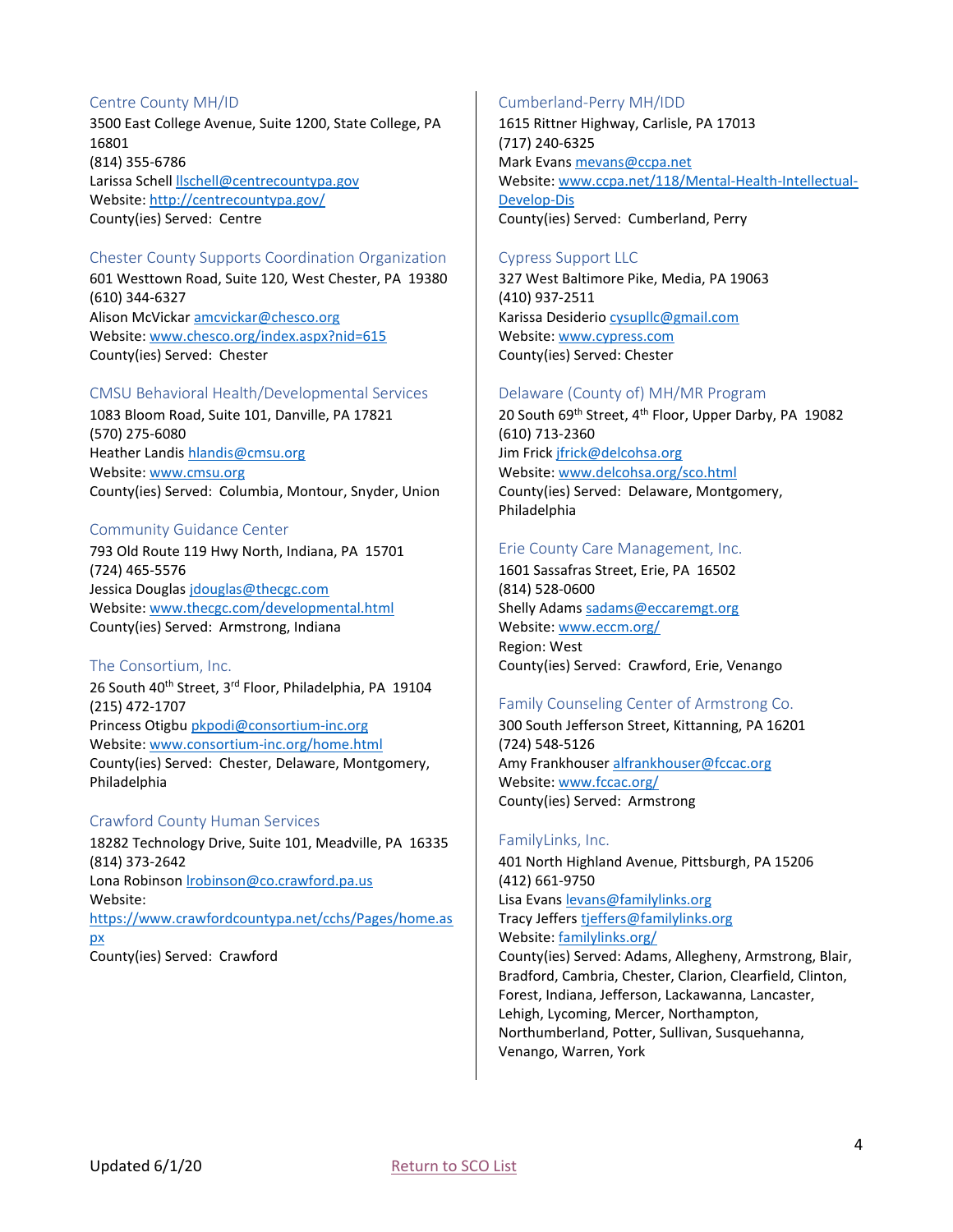# <span id="page-5-0"></span>Fayette County Behavioral Health Administration

215 Jacob Murphy Lane, Uniontown, PA 15401 (724) 430-1370 Benjamin Crable [bencrable@fcbha.org](mailto:bencrable@fcbha.org) Website: [fcbha.org/ID.html](http://fcbha.org/ID.html) County(ies) Served: Clearfield, Fayette, Jefferson

#### <span id="page-5-1"></span>Forest-Warren Human Services

285 Hospital Drive, Warren, PA 16365 (814) 726-2100 ext. 8127 Kevin Stronz [stronzk@wc-hs.org](mailto:stronzk@wc-hs.org) Website: [wc-hs.org/](http://wc-hs.org/) County(ies) Served: Forest, Warren

# <span id="page-5-2"></span>Greene County Human Services

19 South Washington Street, 3rd Floor Fort Jackson Building, Waynesburg, PA 15370 (724) 852-5276 Crystal Barrett [cbarrett@co.greene.pa.us](mailto:cbarrett@co.greene.pa.us) Website: [www.co.greene.pa.us](http://www.co.greene.pa.us/) County(ies) Served: Greene

# <span id="page-5-3"></span>The Guidance Center

125 Main Street, Suite 400, Bradford, PA 16701 (814) 362-5426 Katie Bange [kbange@guidancecenter.net](mailto:kbange@guidancecenter.net) Website: [www.guidancecenter.net/](http://www.guidancecenter.net/) County(ies) Served: McKean

# <span id="page-5-4"></span>Human Services Center

130 West North Street, New Castle, PA 16101 (724) 658-3578 Michele Kelly-Thompson [mkthompson@humanservicescenter.net](mailto:mkthompson@humanservicescenter.net) Website: [www.humanservicescenter.net/](http://www.humanservicescenter.net/) County(ies) Served: Lawrence

#### <span id="page-5-5"></span>Journey to Wellness

3203 Maryland Avenue, North Versailles, PA 15137 (412) 823-3203 Ken-Netta Fowlkes [Kfowlkes@jtwzone.org](mailto:Kfowlkes@jtwzone.org) County(ies) Served: Allegheny

# <span id="page-5-6"></span>Lancaster County BHDS

150 North Queen Street, Suite 501, Lancaster, PA 17603 (717) 399-7355 Jennifer Burnette [Jburnette@co.lancaster.pa.us](mailto:Jburnette@co.lancaster.pa.us) Website: www.lancastercountybhds.org County(ies) Served: Lancaster

# <span id="page-5-7"></span>Lenape Valley Foundation

601 Dresher Road, Horsham, PA 19044 (215) 345-5300 Cindy Seemiller [Cindy.seemiller@lenapevf.org](mailto:Cindy.seemiller@lenapevf.org) Website: [www.lenapevf.org/](http://www.lenapevf.org/) County(ies) Served: Bucks, Chester, Montgomery

#### <span id="page-5-8"></span>Luzerne-Wyoming Counties MHDS Program

111 North Pennsylvania Avenue, Wilkes-Barre, PA 18701 (570) 825-9441 Grace Bradshaw [gbradshaw@mhdslw.org](mailto:gbradshaw@mhdslw.org) Website: [www.luzernecounty.org/](http://www.luzernecounty.org/) County(ies) Served: Lackawanna, Luzerne, Wyoming

# <span id="page-5-9"></span>Lycoming-Clinton MH/ID Program

200 East Street, Williamsport, PA 17701 (570) 326-7895 Dawn Harer [dharer@joinder.org](mailto:dharer@joinder.org) Website: [www.joinder.org/](http://www.joinder.org/) County(ies) Served: Clinton, Lycoming

# <span id="page-5-10"></span>Mercer Co Behavioral Health Commission

8406 Sharon-Mercer Road, Mercer, PA 16137 (724) 662-1550 Jim Melvin Website: [www.mercercountybhc.org/](http://www.mercercountybhc.org/) County(ies) Served: Mercer

# <span id="page-5-11"></span>Miracle Works

2813 Edgemont Street, Philadelphia, PA 17134 (215) 870-2470 Jessica Fenton [sco@PAmiracleworks.org](mailto:sco@PAmiracleworks.org) Website: [www.miracleworks.net](http://www.miracleworks.net/) County(ies) Served: Chester

# <span id="page-5-12"></span>North Star Support Services

125 Lakemont Park Boulevard, Altoona, PA 16602 (814) 946-3657 ext. 107 Sandy Arnold [sarnold@northstarss.org](mailto:sarnold@northstarss.org) County(ies) served: Blair

# <span id="page-5-13"></span>Northumberland BH/IDS Program

217 North Center Street, Sunbury, PA 17801 (570) 495-2039 Michael Moyer [Michael.moyer@norrycopa.net](mailto:Michael.moyer@norrycopa.net) Website: [www.norrycopa.net/index.php/bhids/](http://www.norrycopa.net/index.php/bhids/) County(ies) Served: Northumberland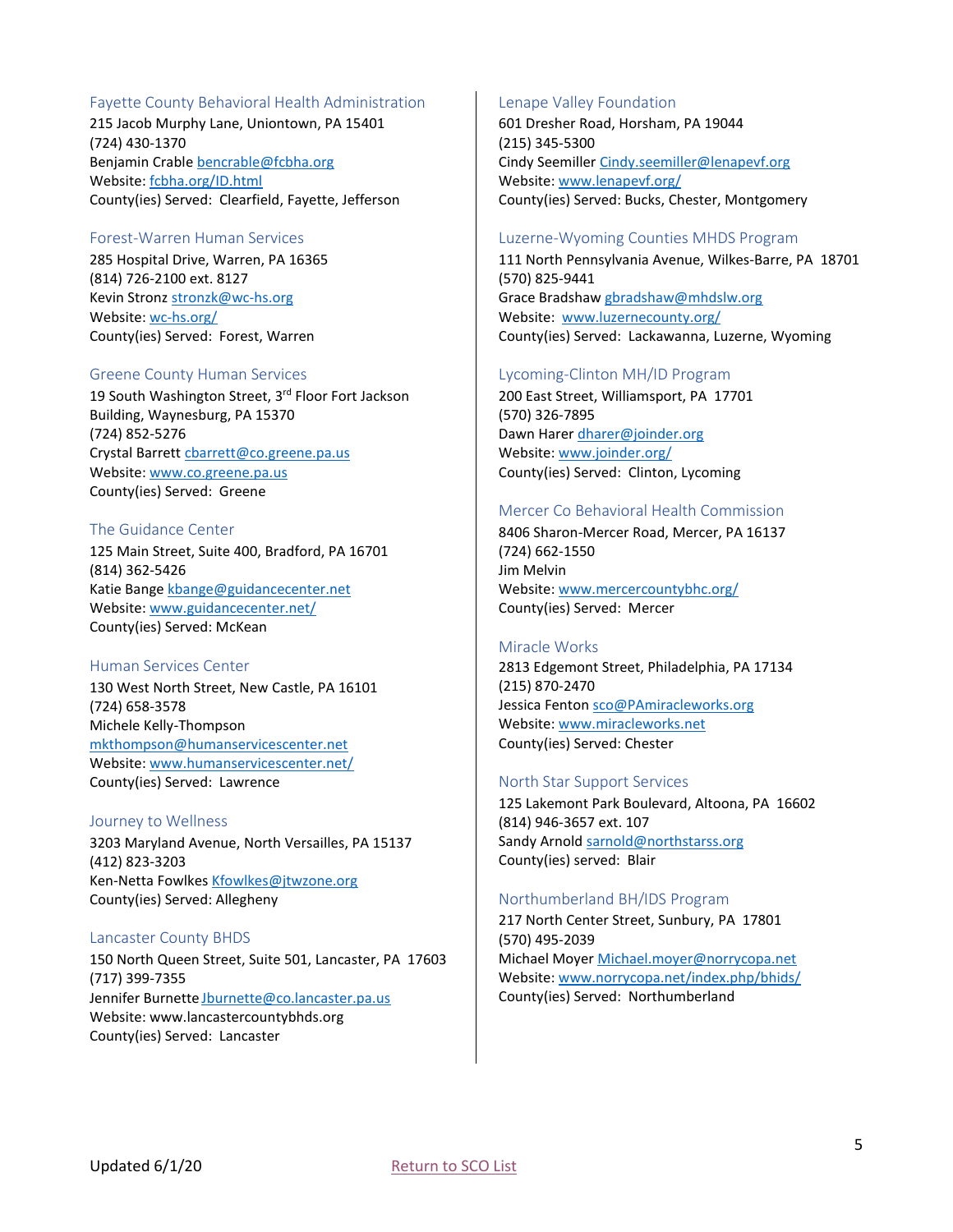# <span id="page-6-0"></span>Partnership for Community Supports

9360 Ashton Road, Philadelphia, PA 19114 (267) 350-4500 Carol Frangicetto [cfrangicetto@pfcsupports.org](mailto:cfrangicetto@pfcsupports.org) Website: [www.pfcsupports.org/](http://www.pfcsupports.org/) County(ies) Served: Adams, Bucks, Chester, Delaware, Montgomery, Philadelphia, York

#### <span id="page-6-1"></span>Penn Foundation Inc.

64 North County Line Road, Souderton, PA 18964 (215) 257-6551 Deborah Stevenson [dstevenson@pennfoundation.org](mailto:dstevenson@pennfoundation.org) Website: [www.pennfoundation.org/services/intellectual](http://www.pennfoundation.org/services/intellectual-disabilities/)[disabilities/](http://www.pennfoundation.org/services/intellectual-disabilities/) County(ies) Served: Bucks, Montgomery

#### <span id="page-6-2"></span>Penndel Mental Health Center

2005 Cabot Boulevard West, Langhorne, PA 19047 (267) 587-2300 Karen M Graff [Kgraff@Penndelmhc.org](mailto:Kgraff@Penndelmhc.org) Joe Noe [Jnoe@Penndelmhc.org](mailto:Jnoe@Penndelmhc.org) Website: [www.penndelmhc.org/](http://www.penndelmhc.org/serv10.htm) County(ies) Served: Bucks, Montgomery, Philadelphia

#### <span id="page-6-3"></span>People First Supports Coordination

111 North Main Street, Spring City, PA 19475 (484) 818-2800 Roni VanDagna [rvandagna@peoplefirstsc.org](mailto:rvandagna@peoplefirstsc.org) Website: [www.peoplefirstsc.org/](http://www.peoplefirstsc.org/) County(ies) Served: Bucks, Chester, Delaware, Lancaster, Montgomery, Philadelphia

# <span id="page-6-4"></span>PersonLink Program, PHMC

1500 Market Street, Philadelphia, PA 19102 (267) 295-3800 Sarah Molina-Robinson [Sara@phmc.org](mailto:Sara@phmc.org) Website: [www.personlink.org/](http://www.personlink.org/) County(ies) Served: Chester, Delaware, Philadelphia

#### <span id="page-6-5"></span>Potter County Human Services

62 North Street, PO Box 241, Roulette, PA 16746 (814) 544-7315 Debbie Lincoln [dlincoln@pottercountyhumansvcs.org](mailto:dlincoln@pottercountyhumansvcs.org) Website: [www.pottercountyhumansvcs.org](http://www.pottercountyhumansvcs.org/) County(ies) Served: Potter

#### <span id="page-6-6"></span>Quality Progressions, Northampton

65 East Elizabeth Avenue, Suite 410, Bethlehem Pa 18018 Keith Zielinski [kzielinski@qualityprogressions.org](mailto:kzielinski@qualityprogressions.org) Website: [www.qualityprogressions.org/](http://www.qualityprogressions.org/) County(ies) Served: Berks, Carbon, Lackawanna, Lehigh,

Luzerne, Monroe, Montgomery, Northampton, Pike, Susquehanna

#### <span id="page-6-7"></span>Quality Progressions, Philadelphia

1339 Chestnut Street, Suite 700, Philadelphia, PA 19107 (267) 765-2000 Joel Goldberg [jgoldberg@qualityprogressions.org](mailto:jgoldberg@qualityprogressions.org) Website: [www.qualityprogressions.org/](http://www.qualityprogressions.org/) County(ies) Served: Berks, Chester, Delaware, Montgomery, Philadelphia

#### <span id="page-6-8"></span>Rankin Christian Center

230 Third Avenue, Rankin, PA 15104 (412) 464-1545 Yvette Gbur [ygbur@rankinchristiancenter.org](mailto:ygbur@rankinchristiancenter.org) Website: [www.rankinchristiancenter.org/](http://www.rankinchristiancenter.org/) County(ies) Served: Allegheny

#### <span id="page-6-9"></span>Service Access & Management, Allegheny

400 Penn Center Boulevard, Suite 410, Pittsburgh, PA 15323 (412) 295-4201 Mandy Fleming [mfleming@sam-inc.org](mailto:mfleming@sam-inc.org) Website: [www.sam-inc.org/](http://www.sam-inc.org/) County(ies) Served: Allegheny

#### <span id="page-6-10"></span>Service Access & Management, Berks

19 North 6<sup>th</sup> Street, Suite 300, Reading, PA 19601 (610) 236-0530 or (877) 236-4600 Shara Garipoli [sgaripoli@sam-inc.org](mailto:sgaripoli@sam-inc.org) Website: [www.sam-inc.org/](http://www.sam-inc.org/) County(ies) Served: Berks

#### <span id="page-6-11"></span>Service Access & Management, Clarion

30 Pinnacle Drive, Suite 302, Clarion, PA 16214 (814) 297-1100 Mandy Fleming [mfleming@sam-inc.org](mailto:mfleming@sam-inc.org) Website: [www.sam-inc.org/](http://www.sam-inc.org/) County(ies) Served: Clarion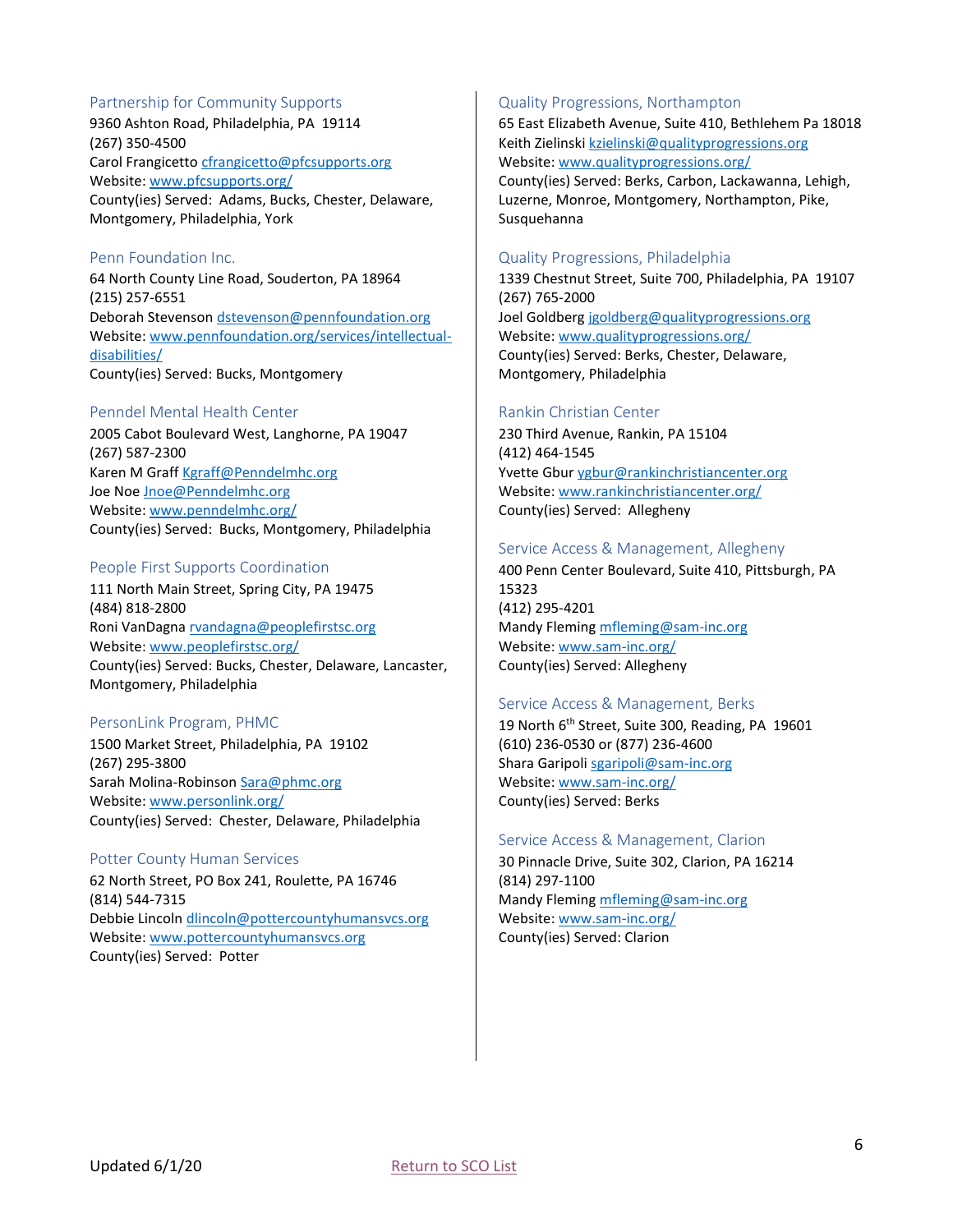#### <span id="page-7-0"></span>Service Access & Management, Blair/Clearfield/Jefferson

Blair County Office 3900 Industrial Drive, Suite 6, Altoona, PA 16602 (814) 771-5302 Clearfield County Offices 375 Beaver Drive, Suite 200, DuBois, PA 15801 (814) 372-7020 216 North Second Street, Clearfield, PA 16803 (814) 765-1820 Jefferson County Office 82 Barnett Street, Brookville, PA 15825 (814) 715-7141 or (814) 815-3175 Ray Snyder [rsnyder@sam-inc.org](mailto:rsnyder@sam-inc.org) Website: [www.sam-inc.org/](http://www.sam-inc.org/) County(ies) Served: Blair, Clearfield, Jefferson

# <span id="page-7-1"></span>Service Access & Management, Franklin/Fulton

1640 Orchard Drive, Suite 3, Chambersburg, PA 17201 (717) 977-7617 Matt Yingling [myingling@sam-inc.org](mailto:myingling@sam-inc.org) Website: [www.sam-inc.org/](http://www.sam-inc.org/) County(ies) Served: Franklin, Fulton

# <span id="page-7-2"></span>Service Access & Management,

Huntingdon/Mifflin/Juniata Huntingdon County Office 710 Mount Vernon Avenue, Huntingdon, PA 16652 (814) 643-6100 Mifflin County Office 100 East Market Street, Lewistown, PA 17044 (717) 242-0351 Juniata County Office 287 East Industrial Drive, Suite 103, Mifflintown, PA 17059 (866) 362-2640 Carolyn Lyte[r clyter@sam-inc.org](mailto:clyter@sam-inc.org) Website: [www.sam-inc.org/](http://www.sam-inc.org/) County(ies) Served: Huntingdon, Juniata, Mifflin

#### <span id="page-7-3"></span>Service Access & Management, Lackawanna/Susquehanna

201 Lackawanna Avenue, Scranton, PA 18503 (570) 800-5753 Andrew Hoppes [andhoppes@sam-inc.org](mailto:andhoppes@sam-inc.org) Website: [www.sam-inc.org/](http://www.sam-inc.org/) County(ies) Served: Lackawanna, Susquehanna

#### <span id="page-7-4"></span>Service Access & Management, Lebanon

747 East Cumberland Street, Lebanon, PA 17402 (717) 769-6374 Catharine Morales cmorales@sam-inc.org Website: [www.sam-inc.org/](http://www.sam-inc.org/) County(ies) Served: Lebanon

# <span id="page-7-5"></span>Service Access & Management, Lehigh/Northampton

951 Marcon Boulevard, Suite 3, Allentown, PA 18109 (610) 419-9102 or (855) 641-0856 Kristen Benway [kbenway@sam-inc.org](mailto:kbenway@sam-inc.org) Website: [www.sam-inc.org/](http://www.sam-inc.org/) County(ies) Served: Lehigh, Northampton

#### <span id="page-7-6"></span>Service Access & Management, Montgomery

1610 Medical Drive, Suite 315, Pottstown, PA (484) 624-5528 or (888)963-8133 Barbara Sherman [bsherman@sam-inc.org](mailto:bsherman@sam-inc.org) Website: [www.sam-inc.org/](http://www.sam-inc.org/) County(ies) Served: Bucks, Chester, Delaware, Montgomery

# <span id="page-7-7"></span>Service Access & Management, Schuylkill

590 Terry Reiley Way, Pottsville, PA 17901 (570) 621-2700 or (877) 216-5035 Collen Hertz [chertz@sam-inc.org](mailto:chertz@sam-inc.org) Website: [www.sam-inc.org/](http://www.sam-inc.org/) County(ies) Served: Schuylkill

# <span id="page-7-8"></span>Service Access & Management, Tioga

1873 Shumway Hill Road, Wellsboro, PA 16901 (570) 724-5766 or (800) 242-5766 Renee Frazier [rfrazier@sam-inc.org](mailto:rfrazier@sam-inc.org) Website: [www.sam-inc.org/](http://www.sam-inc.org/) County(ies) Served: Tioga

# <span id="page-7-9"></span>Service Coordinated Unlimited

2700 West 21st Street, Erie, PA 16505 (814) 464-0593 Lori Foster [lfoster@sc-unlimited.org](mailto:lfoster@sc-unlimited.org) Website: County(ies) Served: Allegheny, Beaver, Butler, Clarion, Crawford, Erie, Forest, Lawrence, Mercer, Venango, Warren

# <span id="page-7-10"></span>Staunton Clinic

111 Hazel Lane, Unit 300, Sewickley, PA 15143 (412) 749-7330 Frank McBurney [fmcburney@hvhs.org](mailto:fmcburney@hvhs.org) Website: [www.heritagevalley.org/pages/id-mr-support](http://www.heritagevalley.org/pages/id-mr-support) County(ies) Served: Allegheny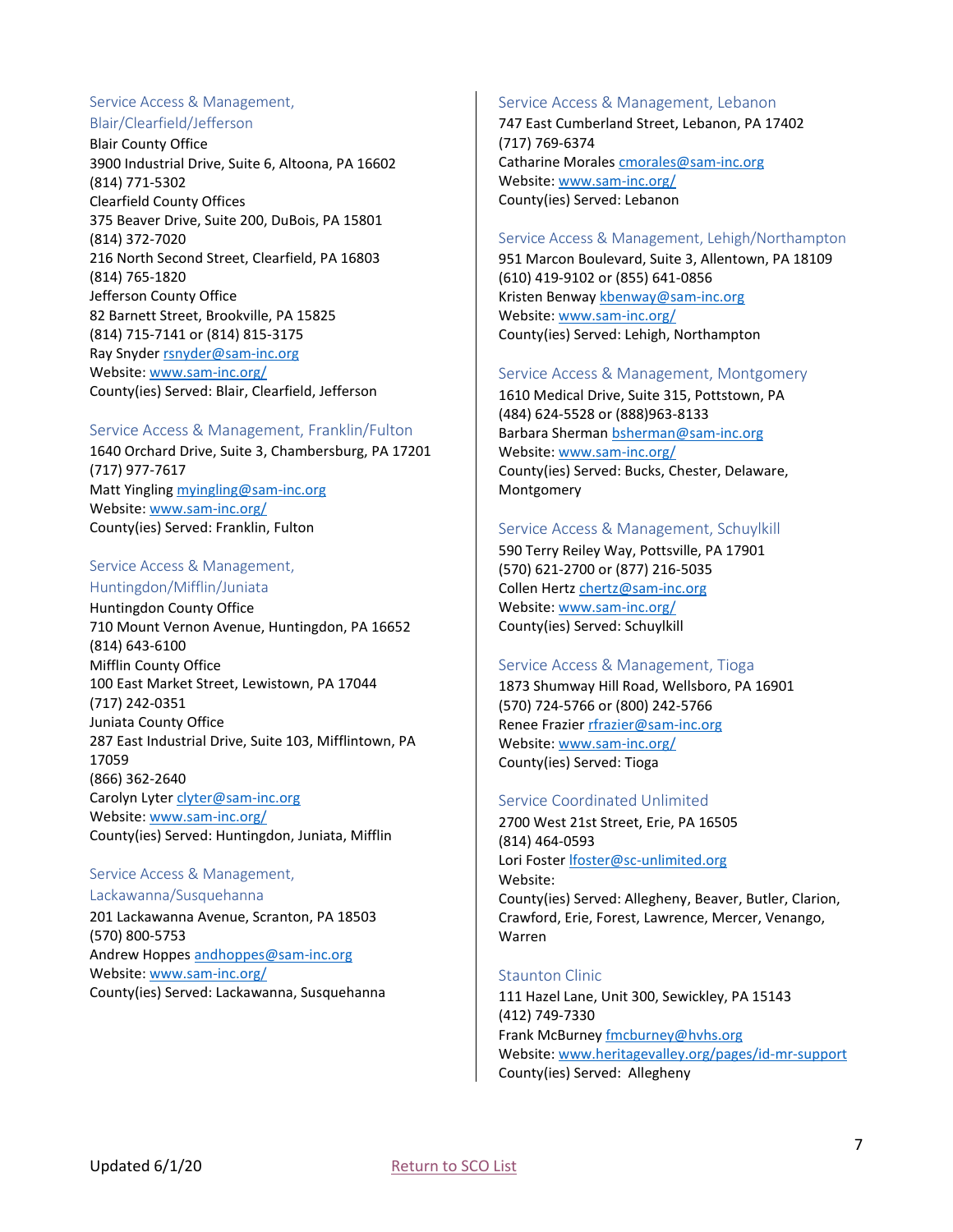#### <span id="page-8-0"></span>Tri-Valley Care, Inc.

30-32 No. Main Street, Carbondale, PA 18407 (570) 282-1732 Mary Judith Cantarella [mcantarella@trivalleycare.org](mailto:mcantarella@trivalleycare.org) County(ies) Served: Carbon, Lackawanna, Luzerne, Monroe, Pike, Susquehanna, Wyoming

# <span id="page-8-1"></span>Venango County Mental Health and Developmental Services

1 Dale Avenue, Franklin, PA 16323 Amie-Wood-Wessell [awood@co.venango.pa.us](mailto:awood@co.venango.pa.us) Website:<http://www.vencohsnetwork.com/> County(ies) Served: Clarion, Crawford, Mercer, Venango

#### <span id="page-8-2"></span>Washington Communities MH/MR Center

378 West Chestnut Street, Suite 205, Washington, PA 15301 (724) 225-6940 Natalie Ross [natalie.ross@washcomm.net](mailto:natalie.ross@washcomm.net) Website:<washcomm.net/> County(ies) Served: Washington

# <span id="page-8-3"></span>Washington County Behavioral Health and Developmental Services

100 West Beau Street, Suite 302, Washington, PA 15301 (724) 228-6832 Curtis Williams [curtiswilliams@co.washington.pa.us](mailto:curtiswilliams@co.washington.pa.us) Website: [www.co.washington.pa.us/index.aspx?NID=295](http://www.co.washington.pa.us/index.aspx?NID=295) County(ies) Served: Washington

# <span id="page-8-4"></span>Wayne County Office of Behavioral and Developmental Programs and Early Intervention

Wayne County Park Street Complex, 648 Park Street, Honesdale, PA 18431 (570) 253-9200 Margaret Ennis [mennis@co.wayne.pa.us](mailto:mennis@co.wayne.pa.us) Website: [co.wayne.pa.us/behavioral-and](co.wayne.pa.us/behavioral-and-developmental-%20programs-and-early-intervention/)developmental- [programs-and-early-intervention/](co.wayne.pa.us/behavioral-and-developmental-%20programs-and-early-intervention/) County(ies) Served: Wayne

#### <span id="page-8-5"></span>Westmoreland Case Management

770 East Pittsburgh Street, Greensburg, PA 15601 (724) 837-1808 Jamie Overman [joverman@wcsi.org](mailto:joverman@wcsi.org) Website: [www.wcsi.org/](http://www.wcsi.org/) County(ies) Served: Adams, Bedford, Somerset, Westmoreland, York

#### <span id="page-8-6"></span>York-Adams MH/MR Program

100 West Market Street, Suite 301, York, PA 17401 (717) 771-9618 Diane Yohn [DJYohn@yorkcountypa.gov](mailto:DJYohn@yorkcountypa.gov) Website: [yorkcountypa.gov/health-human](yorkcountypa.gov/health-human-services/mental-health-%20mental-retardation-program/mental-retardation.html)[services/mental-health-](yorkcountypa.gov/health-human-services/mental-health-%20mental-retardation-program/mental-retardation.html) mental-retardation[program/mental-retardation.html](yorkcountypa.gov/health-human-services/mental-health-%20mental-retardation-program/mental-retardation.html) County(ies) Served: Adams, York

#### <span id="page-8-7"></span>Your Choice Supports Coordination LLC

844 Homestead Ave, Havertown, PA 19083 (610) 316-0618 Candice DeLorenzo [candice@yourchoice.com](mailto:candice@yourchoice.com) Website: [www.yourchoicesc.com](http://www.yourchoicesc.com/) County(ies) Served: Delaware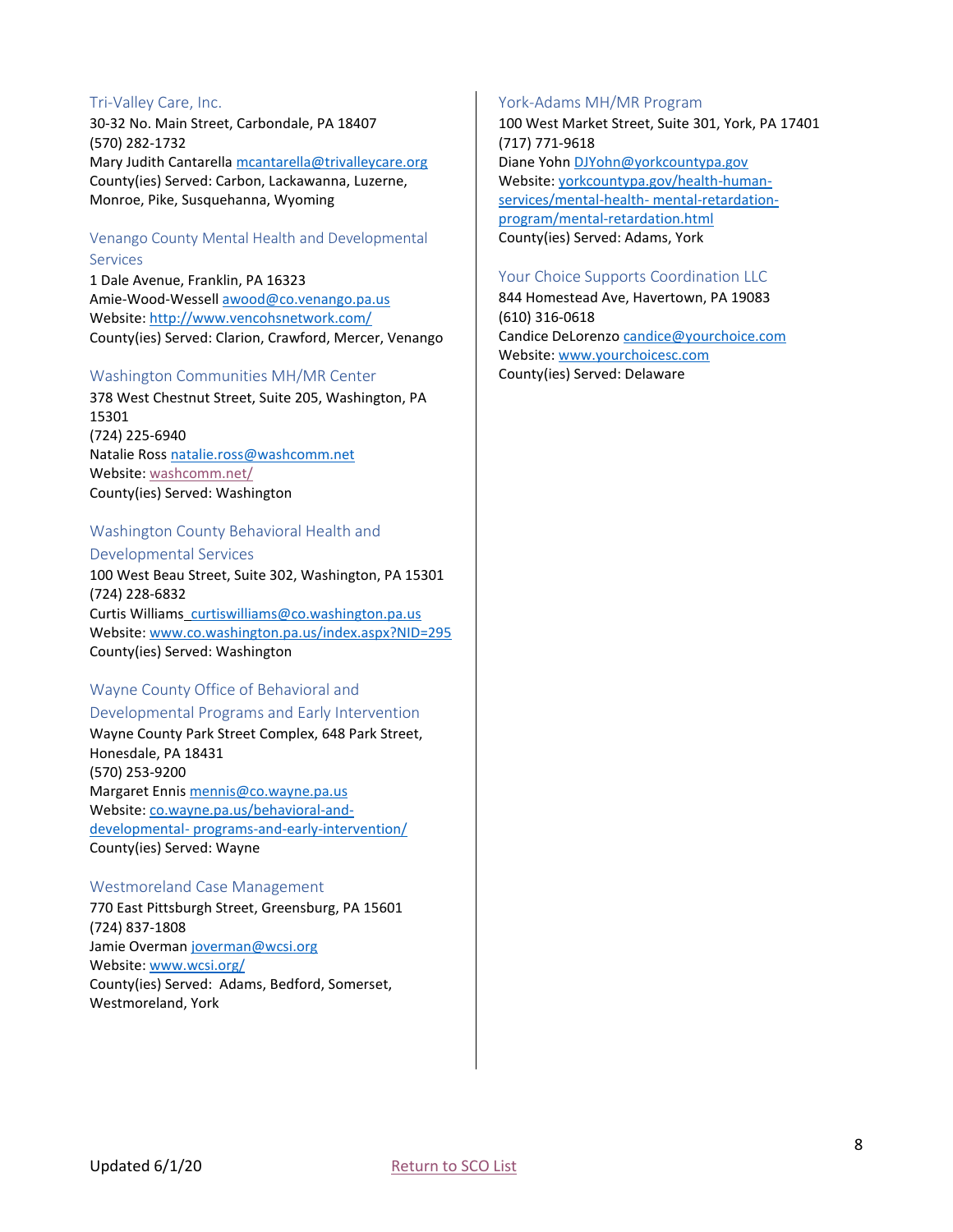# <span id="page-9-0"></span>SCOs that have staff who have experience with individuals who are deaf

#### Beaver County Behavioral Health

1070 8th Avenue, Beaver Falls, PA 15010 (724) 891-2827 Kelly Nardone [knardone@bcbh.org](mailto:knardone@bcbh.org) Website: [www.bcbh.org/](http://www.bcbh.org/) County(ies) Served: Beaver

# The Consortium, Inc.

26 South 40th Street, 3rd Floor, Philadelphia, PA 19104 (215) 472-1707 Princess Otigbu [pkpodi@consortium-inc.org](mailto:pkpodi@consortium-inc.org) Website: [www.consortium-inc.org/home.html](http://www.consortium-inc.org/home.html) County(ies) Served: Chester, Delaware, Montgomery, Philadelphia

# Crawford County Human Services

18282 Technology Drive, Suite 101, Meadville, PA 16335 (814) 373-2642 Lona Robinson *Irobinson@co.crawford.pa.us* Website:<https://www.crawfordcountypa.net/cchs/Pages/home.aspx> County(ies) Served: Crawford

# Erie County Care Management, Inc.

1601 Sassafras Street, Erie, PA 16502 (814) 528-0600 Shelly Adams [sadams@eccaremgt.org](mailto:sadams@eccaremgt.org) Website: [www.eccm.org/](http://www.eccm.org/) Region: West County(ies) Served: Erie, Crawford, Venango

#### FamilyLinks, Inc.

401 North Highland Avenue, Pittsburgh, PA 15206 (412) 661-9750 Lisa Evans [levans@familylinks.org](mailto:levans@familylinks.org) Website: [familylinks.org/](https://familylinks.org/)

County(ies) Served: Adams, Allegheny, Armstrong, Blair, Bradford, Cambria, Chester, Clarion, Clearfield, Clinton, Forest, Indiana, Jefferson, Lackawanna, Lancaster, Lehigh, Lycoming, Mercer, Northampton, Northumberland, Potter, Sullivan, Susquehanna, Venango, Warren, York

#### Greene County Human Services

19 South Washington Street, 3rd Floor Fort Jackson Building, Waynesburg, PA 15370 (724) 852-5276 Crystal Barrett [cbarrett@co.greene.pa.us](mailto:cbarrett@co.greene.pa.us) Website: [www.co.greene.pa.us](http://www.co.greene.pa.us/) County(ies) Served: Greene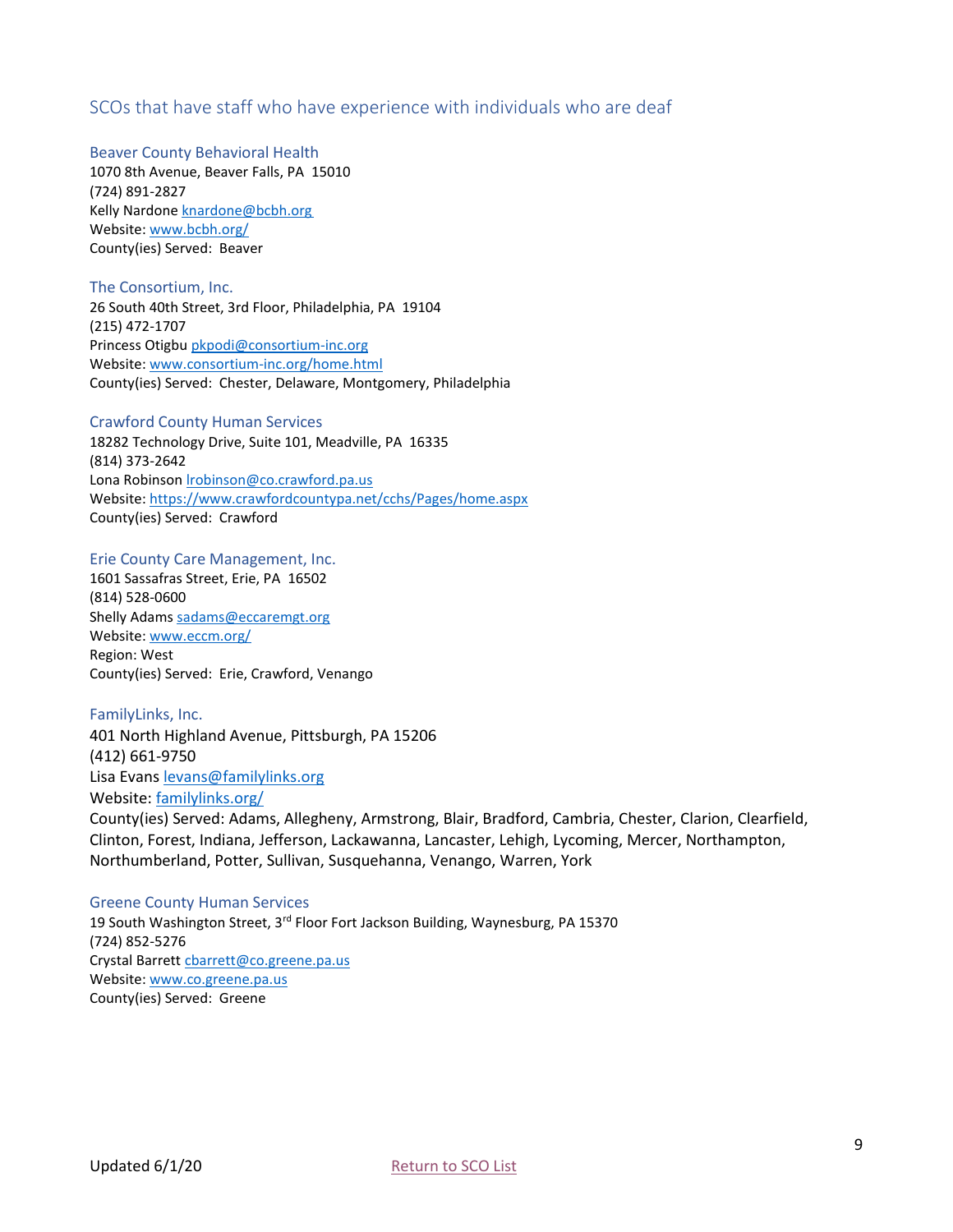# SCOs that have staff who have experience with individuals who are deaf (continued)

Mercer Co Behavioral Health Commission 8406 Sharon-Mercer Road, Mercer, PA 16137 (724) 662-1550 Jim Melvin Website: [www.mercercountybhc.org/](http://www.mercercountybhc.org/) County(ies) Served: Mercer

#### Service Access & Management

19 North 6<sup>th</sup> Street, Suite 300, Reading, PA 19601 (610) 236-0530 Jim Schu [jschu@sam-inc.org](mailto:jschu@sam-inc.org) Website: [www.sam-inc.org/](http://www.sam-inc.org/)

County(ies) Served: Allegheny, Berks, Bucks, Bradford, Cameron, Centre, Chester, Clarion, Clearfield, Clinton, Crawford, Delaware, Elk, Fayette, Franklin, Fulton, Huntingdon, Jefferson, Juniata, Lackawanna, Lancaster, Lebanon, Lehigh, Luzerne, Lycoming, Mifflin, Montgomery, Northampton, Northumberland, Philadelphia, Potter, Schuylkill, Sullivan, Susquehanna, Tioga, Wyoming

#### Westmoreland Case Management

770 East Pittsburgh Street, Greensburg, PA 15601 (724) 837-1808 Jamie Overman [joverman@wcsi.org](mailto:joverman@wcsi.org) Website: [www.wcsi.org/](http://www.wcsi.org/) County(ies) Served: Adams, Bedford, Somerset, Westmoreland, York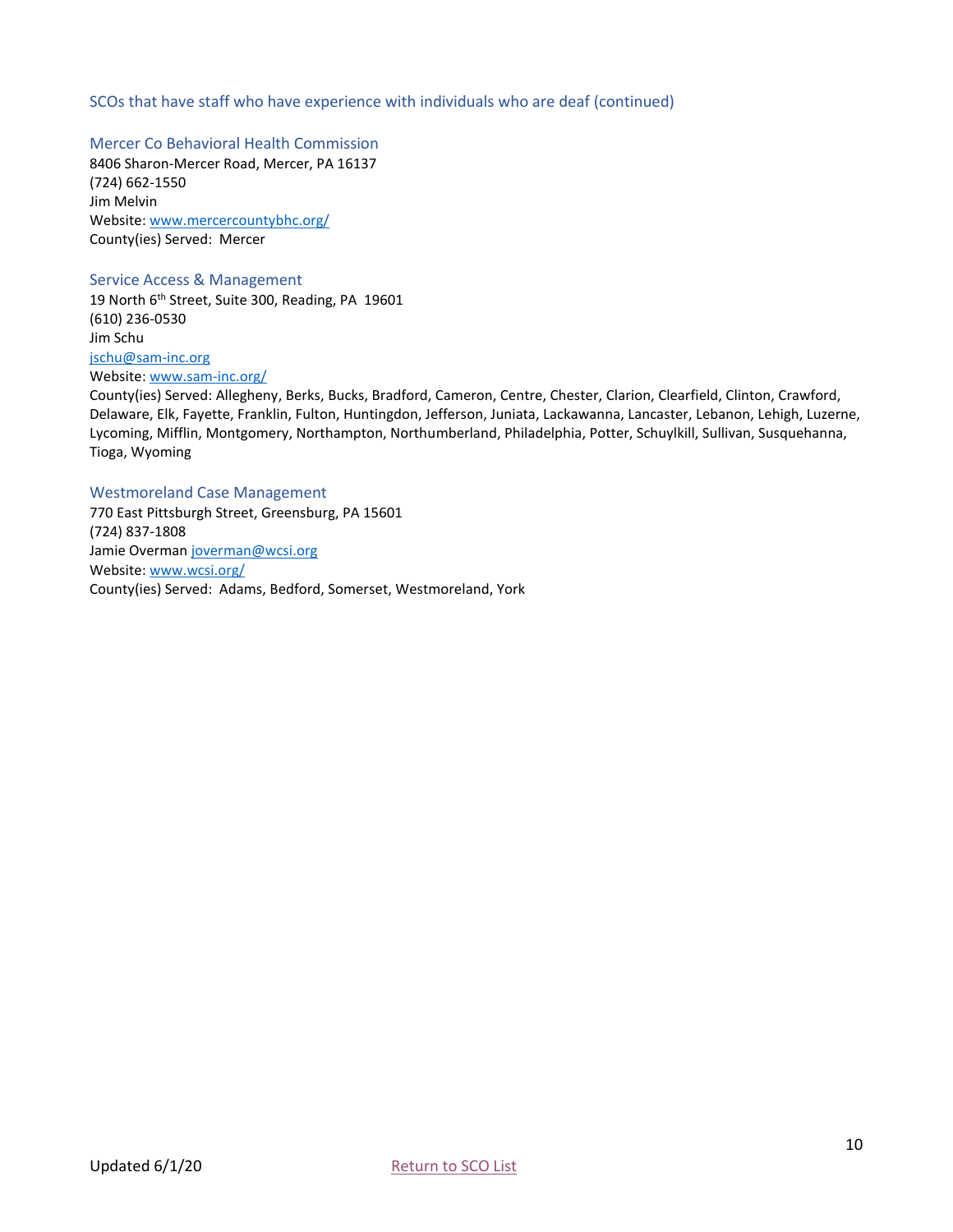# SCO Quick Reference by County

<span id="page-11-0"></span>

| <b>County</b>     | <b>SCO Name (Alphabetical)</b>                                                                                                                     |                                                                                                                                   |                                                                                                                                                 |
|-------------------|----------------------------------------------------------------------------------------------------------------------------------------------------|-----------------------------------------------------------------------------------------------------------------------------------|-------------------------------------------------------------------------------------------------------------------------------------------------|
| Adams/York        | Center for Community Resources, Inc.<br>FamilyLinks, Inc                                                                                           | Partnership for Community Supports<br><b>Westmoreland Case Management</b>                                                         | York-Adams MH/MR Program                                                                                                                        |
| Allegheny         | Center for Community Resources, Inc<br>FamilyLinks, Inc<br>Journey to Wellness                                                                     | Rankin Christian Center<br>Service Access & Management, Allegheny                                                                 | Service Coordinated Unlimited<br><b>Staunton Clinic</b>                                                                                         |
| Armstrong         | Center for Community Resources, Inc.<br><b>Community Guidance Center</b>                                                                           | Family Counseling Center of Armstrong Co.                                                                                         | FamilyLinks, Inc                                                                                                                                |
| <b>Beaver</b>     | <b>Beaver County Behavioral Health</b>                                                                                                             | Center for Community Resources, Inc.                                                                                              | Service Coordinated Unlimited                                                                                                                   |
| Bedford           | <b>Bedford-Somerset DBHS</b>                                                                                                                       | Center for Community Resources, Inc.                                                                                              | <b>Westmoreland Case Management</b>                                                                                                             |
| <b>Berks</b>      | Achieving More Inc<br>Arc Alliance Advocacy Services                                                                                               | Quality Progressions, Philadelphia                                                                                                | Service Access & Management, Berks                                                                                                              |
| <b>Blair</b>      | Center for Community Resources, Inc<br>FamilyLinks, Inc.                                                                                           | <b>North Star Support Services</b>                                                                                                | Service Access & Management, B/C/J                                                                                                              |
| Bradford/Sullivan | Bradford-Sullivan Counties MH/ID Program                                                                                                           | FamilyLinks, Inc.                                                                                                                 |                                                                                                                                                 |
| <b>Bucks</b>      | Achieving More Inc<br>Arc Alliance Advocacy Services<br>Lenape Valley Foundation                                                                   | Partnership for Community Supports<br>Penn Foundation Inc<br><b>Penndel Mental Health Center</b>                                  | People First Supports Coordination<br>Service Access & Management, Montgomery                                                                   |
| <b>Butler</b>     | Center for Community Resources, Inc                                                                                                                | <b>Service Coordinated Unlimited</b>                                                                                              |                                                                                                                                                 |
| Cambria           | Cambria (County of) Support Coordination<br>Organization                                                                                           | Center for Community Resources, Inc                                                                                               | FamilyLinks, Inc.                                                                                                                               |
| Cameron           | Cameron/Elk Counties Behavioral and<br><b>Developmental Programs</b>                                                                               | Center for Community Resources, Inc.                                                                                              |                                                                                                                                                 |
| Carbon            | Carbon-Monroe-Pike Counties MH/MR Program                                                                                                          | Quality Progressions, Northampton                                                                                                 | Tri-Valley Care, Inc.                                                                                                                           |
| Centre            | Centre County MH/ID                                                                                                                                | Center for Community Resources, Inc.                                                                                              |                                                                                                                                                 |
| Chester           | Achieving More Inc<br>Arc Alliance Advocacy Services<br><b>Chester County Supports Coordination</b><br>Organization<br><b>Cyrpress Support Inc</b> | The Consortium, Inc<br>FamilyLinks, Inc<br>Lenape Valley Foundation<br><b>Mircale Works</b><br>Partnership for Community Supports | People First Supports Coordination<br>PersonLink Program, PHMC<br>Quality Progressions, Philadelphia<br>Service Access & Management, Montgomery |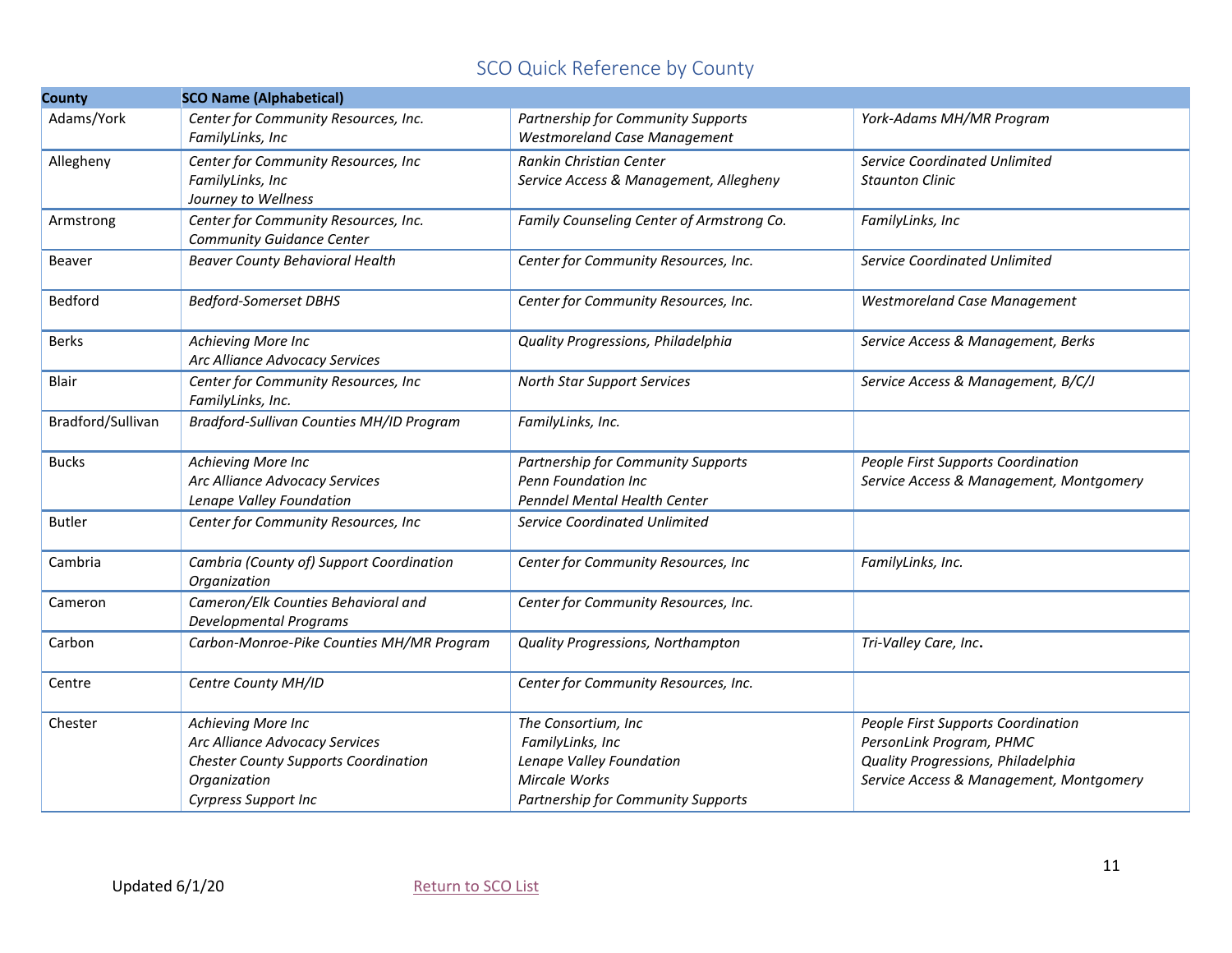| <b>County</b>                  | <b>SCO Name (Alphabetical)</b>                                                                         |                                                                 |                                                                                                                 |
|--------------------------------|--------------------------------------------------------------------------------------------------------|-----------------------------------------------------------------|-----------------------------------------------------------------------------------------------------------------|
| Clarion                        | Center for Community Resources, Inc. FamilyLinks,<br>Inc                                               | Service Access & Management, Clarion                            | Venango County Mental Health and Developmental<br><b>Services</b>                                               |
| Clearfield                     | Center for Community Resources, Inc. FamilyLinks,<br>Inc                                               | Fayette County Behavioral Health Administration                 | Service Access & Management, C/J                                                                                |
| Clinton                        | FamilyLinks, Inc                                                                                       | Lycoming-Clinton MH/MR Program                                  | Service Access & Management                                                                                     |
| Columbia                       | CMSU Behavioral Health/Developmental Services                                                          |                                                                 |                                                                                                                 |
| Crawford                       | Center for Community Resources, Inc. Crawford<br><b>County Human Services</b>                          | Erie County Care Management, Inc<br>Service Access & Management | Venango County Mental Health and Developmental<br><b>Services</b>                                               |
| Cumberland/Perry               | Cumberland-Perry MH/IDD                                                                                | Center for Community Resources, Inc.                            |                                                                                                                 |
| Dauphin                        | CMU, Dauphin                                                                                           |                                                                 |                                                                                                                 |
| Delaware                       | The Consortium, Inc<br>Delaware (County of) MH/MR Program<br><b>Partnership for Community Supports</b> | People First Supports Coordination<br>PersonLink Program, PHMC  | <b>Quality Progressions</b><br>Service Access & Management, Montgomery<br>Your Choice Supports Coordination LLC |
| Elk                            | Cameron/Elk Counties Behavioral and<br>Developmental Programs                                          | Center for Community Resources, Inc.                            | Service Access & Management                                                                                     |
| Erie                           | Center for Community Resources, Inc.                                                                   | Erie County Care Management, Inc                                |                                                                                                                 |
| Fayette                        | Center for Community Resources, Inc                                                                    | Fayette County Behavioral Health Administration                 | Service Access & Management                                                                                     |
| Forest/Warren                  | Center for Community Resources, Inc.                                                                   | Forest-Warren Human Services                                    | FamilyLinks, Inc.                                                                                               |
| Franklin/Fulton                | Service Access & Management, Franklin/Fulton                                                           | Center for Community Resources, Inc.                            |                                                                                                                 |
| Greene                         | Center for Community Resources, Inc                                                                    | Greene County Human Services                                    |                                                                                                                 |
| Huntingdon/<br>Mifflin/Juniata | Service Access & Management, H/M/J                                                                     | Center for Community Resources, Inc.                            |                                                                                                                 |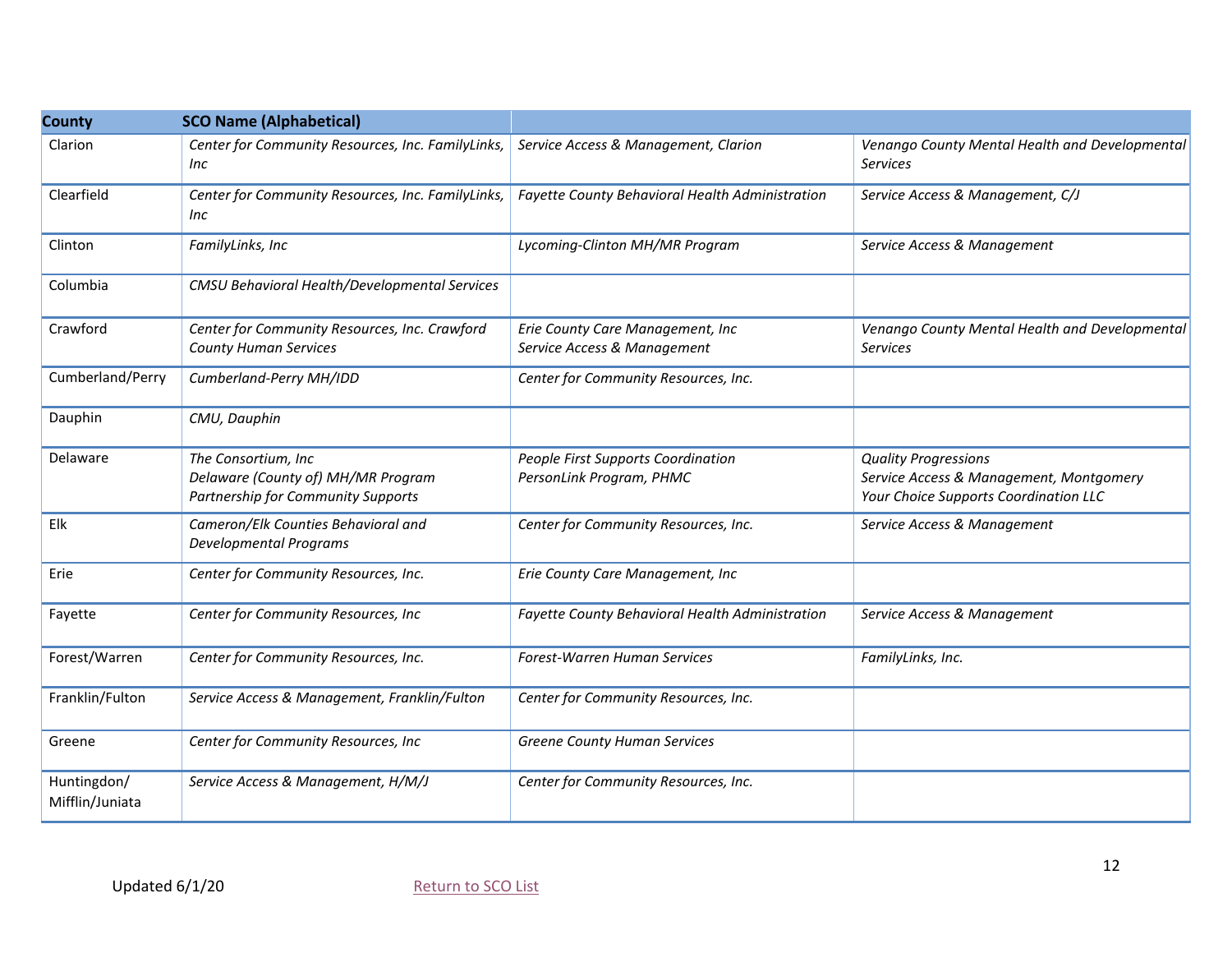| <b>County</b> | <b>SCO Name (Alphabetical)</b>                                                                                     |                                                                                                                                                           |                                                                                                    |  |
|---------------|--------------------------------------------------------------------------------------------------------------------|-----------------------------------------------------------------------------------------------------------------------------------------------------------|----------------------------------------------------------------------------------------------------|--|
| Indiana       | Center for Community Resources, Inc.                                                                               | <b>Community Guidance Center</b>                                                                                                                          | FamilyLinks, Inc                                                                                   |  |
| Jefferson     | Center for Community Resources, Inc.<br>FamilyLinks, Inc.                                                          | Fayette County Behavioral Health Administration                                                                                                           | Service Access & Management, C/J                                                                   |  |
| Lackawanna    | FamilyLinks, Inc.<br>Luzerne-Wyoming Counties MHDS Program                                                         | <b>Quality Progressions</b><br>Service Access & Management, L/S                                                                                           | Tri-Valley Care, Inc                                                                               |  |
| Lancaster     | FamilyLinks, Inc Lancaster County BHDS                                                                             | People First Supports Coordination                                                                                                                        | Service Access & Management                                                                        |  |
| Lawrence      | Center for Community Resources, Inc                                                                                |                                                                                                                                                           | Human Services Center                                                                              |  |
| Lebanon       | CMU, Lebanon                                                                                                       | Service Access & Management                                                                                                                               |                                                                                                    |  |
| Lehigh        | FamilyLinks, Inc.<br>People First Supports Coordination                                                            | <b>Quality Progressions</b>                                                                                                                               | Service Access & Management                                                                        |  |
| Luzerne       | Luzerne-Wyoming Counties MHDS Program<br><b>Quality Progressions</b>                                               | Service Access & Management                                                                                                                               | Tri-Valley Care, Inc                                                                               |  |
| Lycoming      | FamilyLinks, Inc.                                                                                                  | Lycoming-Clinton MH/MR Program                                                                                                                            | Service Access & Management                                                                        |  |
| McKean        | Center for Community Resources, Inc                                                                                | The Guidance Center                                                                                                                                       |                                                                                                    |  |
| Mercer        | Center for Community Resources, Inc. FamilyLinks,<br>Inc.                                                          | Mercer Co Behavioral Health Commission                                                                                                                    | Venango County Mental Health and Developmental<br>Services                                         |  |
| Monroe        | Carbon-Monroe-Pike Counties MH/MR Program                                                                          | <b>Quality Progressions</b>                                                                                                                               | Tri-Valley Care, Inc.                                                                              |  |
| Montgomery    | Achieving More Inc<br>Arc Alliance Advocacy Services<br>The Consortium, Inc.<br>Delaware (County of) MH/MR Program | Lenape Valley Foundation Partnership for<br>Community Supports Penn Foundation Inc.<br>Penndel Mental Health Center<br>People First Supports Coordination | PersonLink Program, PHMC<br><b>Quality Progressions</b><br>Service Access & Management, Montgomery |  |
| Montour       | CMSU Behavioral Health/Developmental Services                                                                      |                                                                                                                                                           |                                                                                                    |  |
| Northampton   | Carbon-Monroe-Pike Counties MH/MR Program                                                                          | FamilyLinks, Inc.<br><b>Quality Progressions</b>                                                                                                          | Service Access & Management                                                                        |  |